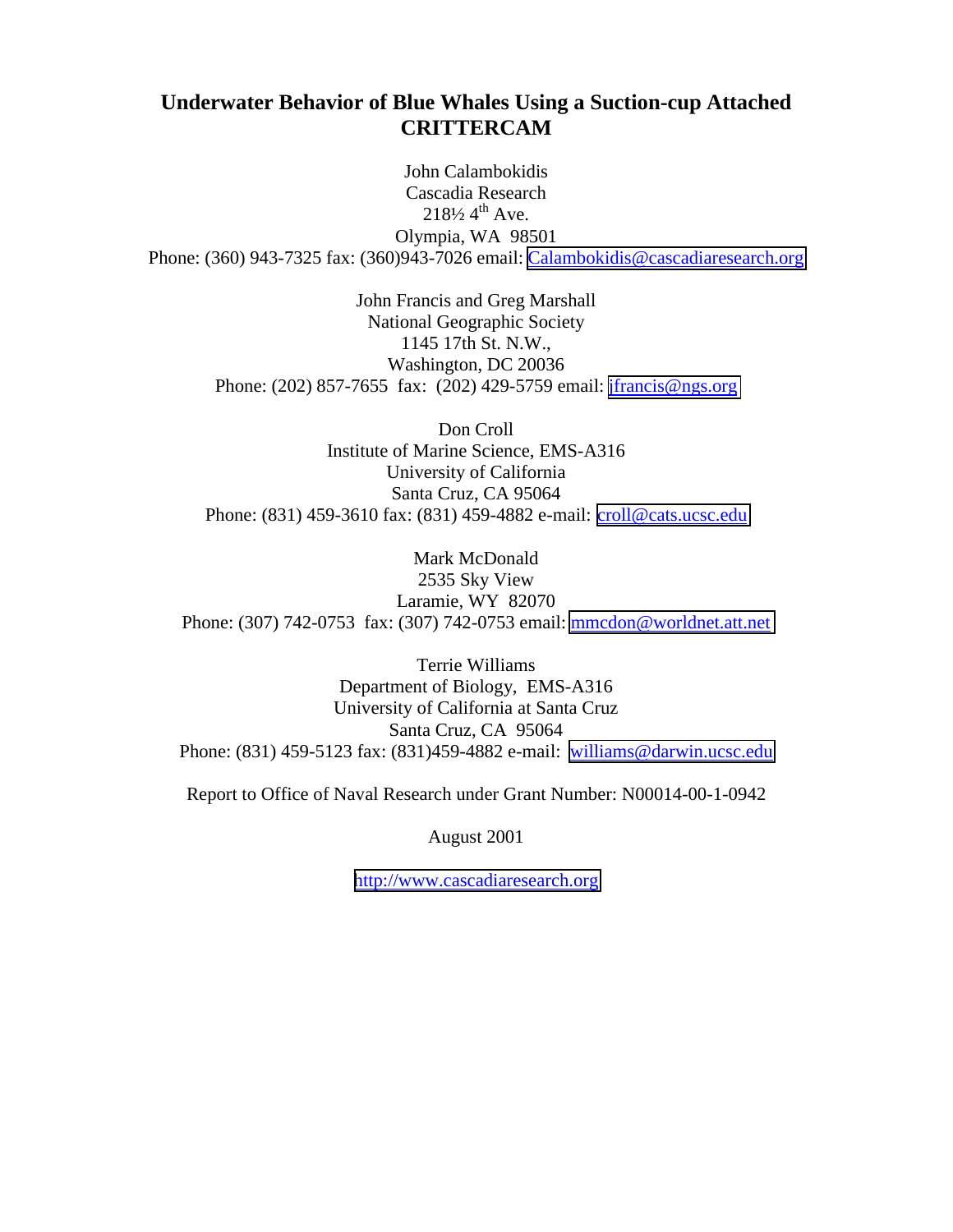## **LONG-TERM GOALS**

The overall long-term goal of the research is to examine the underwater behavior including the vocal behavior of specific blue whales. While increasing attention has been paid to the remote monitoring of blue whale behavior and vocalizations, relatively little is known about the underwater behavior for individuals animals. We seek to monitor a

#### **OBJECTIVES**

The project has the following objectives:

- 1. Increase sample size of integrated visual, acoustic, dive and feeding behavior of blue whales
- 2. Collect associated data on sighting history, sex, and size using photo-ID, biopsy sampling, and photogrametry
- 3. Examine differences in behavior among three different habitats and seasons
- 4. Bring together inter-disciplinary team of researchers to collaborate in the integration of the data components

# **APPROACH**

Underwater video, sound, depth and temperature were recorded using a modified instrument package termed CRITTERCAM (Marshall 1998). The instrument package was developed by National Geographic and has been used on a number of marine species. The modified, Hi-8 recording camera with datalogger was housed in a 31 cm long x 10 cm diameter cylinder outfitted with a ring of high output red LEDs and hydrophone (Figure 1). The CRITTERCAM was attached to the whale with a low profile silicon suction cup (22 cm diameter) with the aid of a remote vacuum pump. Field monitoring in addition to attachment of the CRITTERCAM included photographic identification of individual animals (to be linked with sighting histories from archived data), collection of skin from biopsy or sloughed skin (to allow gender determination), and photogrammetry (to estimate size). The instrument package and field data would provide the following:

- Visual data showing the animals' body positions, swimming rate and underwater action from the Hi-8 video recorder
- Acoustic data from the onboard hydrophone that records to the Hi-8 track
- Dive data from the pressure sensor
- Temperature data
- Photo-ID of the animal obtained during tagging to allow determination of sighting history and other parameters for animal
- Gender from sloughed skin and possibly biopsy
- General size of the animal from subjective observation and fluke size based on new photogrammetry technique using laser range-finder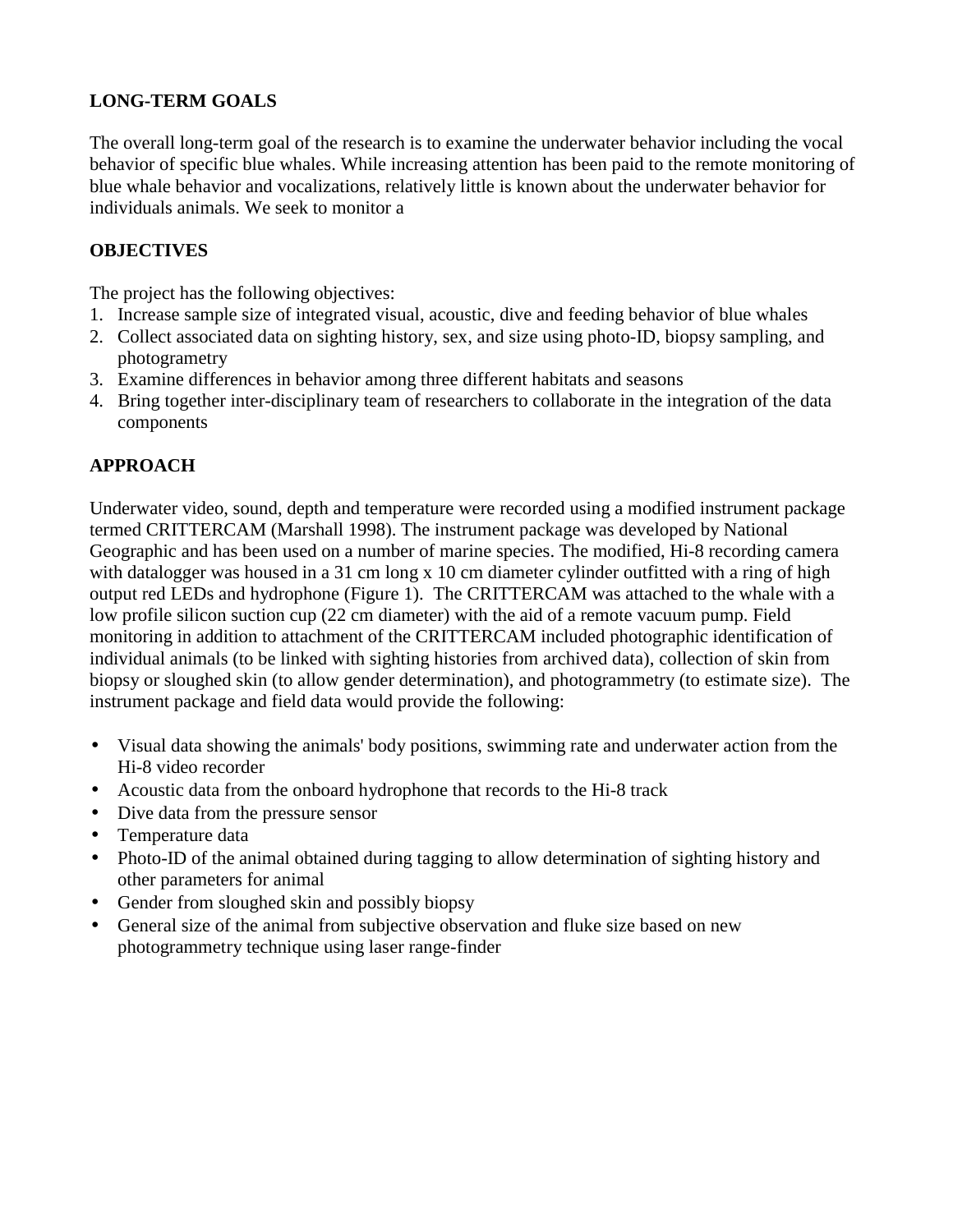

*Figure 1. The CRITTERCAM instrument package on the back of a blue whale in the Sea of Cortez in March 2001.* 

#### **WORK COMPLETED**

Deployments were successfully conducted in three region in the last year. These included Monterey Bay (northern California), off San Nicholas and San Miguel Islands in southern California, and in the Sea of Cortez, Mexico. To date, 17 deployments have been conducted on blue whales, with 8 of these successfully recovered instruments that stayed on the whale from 15 minutes to over 6 hours (including a single deployment completed prior to ONR funding). A summary of field effort by region is included below:

**Monterey Bay:** Crittercam deployments and recoveries in 2000 were made in Monterey Bay from 12 to 19 September 2000. Six approaches were made to blue whales to attach Crittercams; in three of these approaches we made physical contact with the whale and achieved one successful deployment. Through this effort we improved our strategy for approaching whales. The successful deployment was made on the lead whale of a pair of whales on 14 September at 0947 at 36º48.02N and 121º57.40W (Figure 2). The crittercam stayed on the whale throughout that day's observations even though we expected the corroding magnesium to result in breaking the vacuum holding the suction cup on to occur in about three hours. We were able to stay with the two whales through 1949 after which deteriorating weather and light resulted in our losing the whales. The whales did not appear to change their milling behavior immediately after tag attachment. We did lose track of the whales for over one hour in the morning. Recovering the Crittercam proved challenging but was eventually achieved 3 days later on 17 September. By this time the combination of movement on the whale and drift after release had taken the tag to 36º31.57N and 122º17.80W or 23.2 nmi (43 km) from the location of attachment. Some data was lost due to the long time between tagging and recovery as a result of a small amount of moisture that condensed in the Crittercam casing. Both the lead animal that was tagged and the trailing animal in the pair were previously identified whales with long sighting histories. The animal on which the tag was deployed was ID# 111 and had been first identified in 1987 in the Gulf of the Farallones. It has been seen since then in 1990 in the Gulf of the Farallones and in 1992 off both Fort Bragg and Point Arena. The trailing animal in this pair was also a known older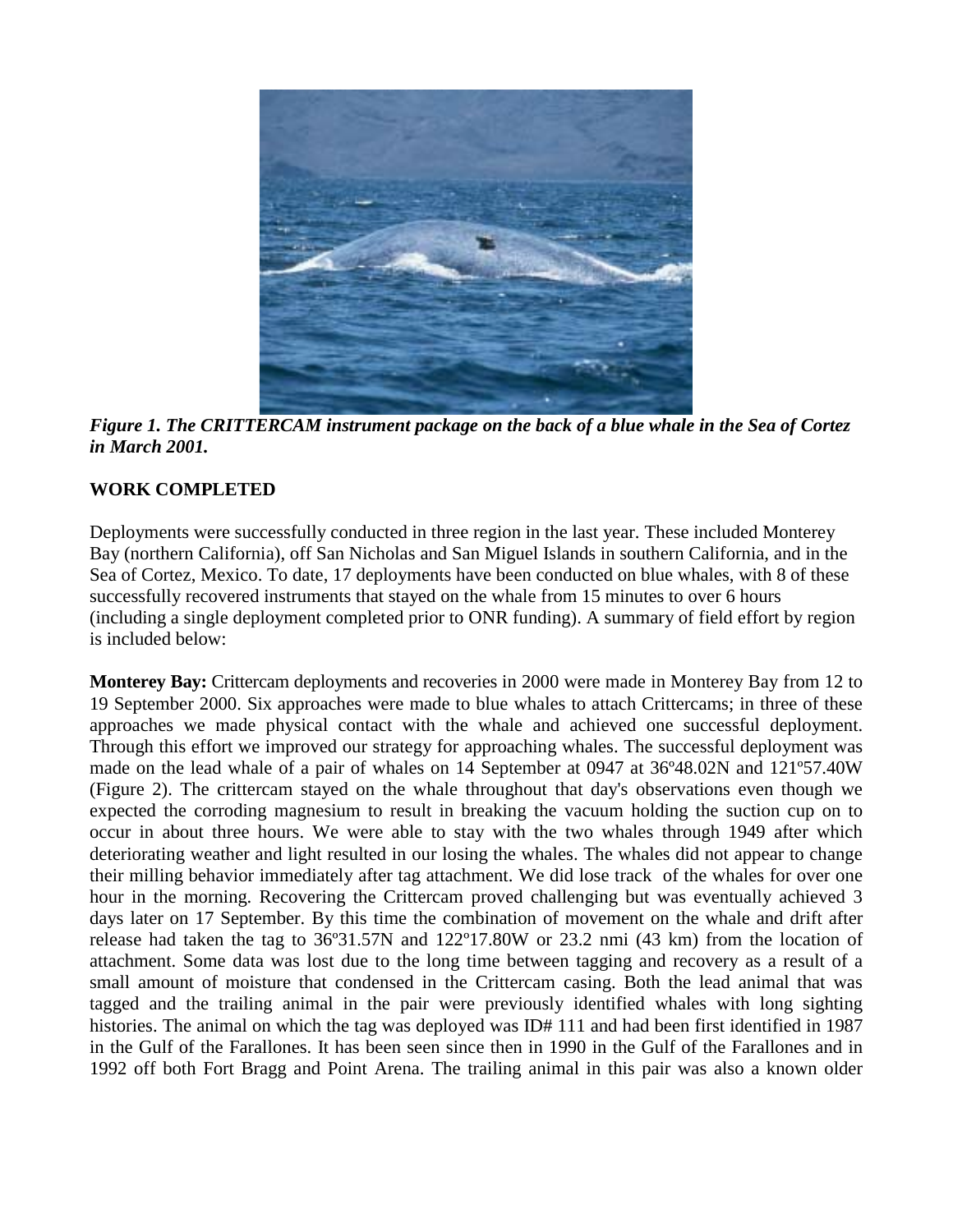animal (ID# 283) first identified in 1988 in the Gulf of the Farallones and seen in 1989 in Mexico and in 1992 in both Santa Barbara Channel and the Gulf of the Farallones.



*Figure 2. Movements of blue whale after attachment of Crittercam on 14 September 2000 in Monterey Bay.* 

**Sea of Cortez**: Field effort was conducted in the Sea of Cortez in collaboration with Diane Gendron of CICIMAR primarily from 26 February to 6 March 2001 with 16 deployments attempted between 28 February and 3 March. One extended deployment and recovery was achieved on a single feeding blue whales on 1 March (Figure 3). We achieved another extended deployment on 3 March but despite an extensive search extending after our field effort it was never recovered. Date from the primary deployment covered more than 6 hours extending from daylight into night and showing the dramatic shift in depths of dives (Figure 3). Comparison of the dive profile of this animal with the presence of a krill layer detected from a boat following behind the whale showed it was diving to below the krill layer and then coming into the lower portion of the layer. That observation and the collection of feces confirmed they were feeding in this area. Identification photographs were obtained of most of the animals in this area and skin samples collected from many of them.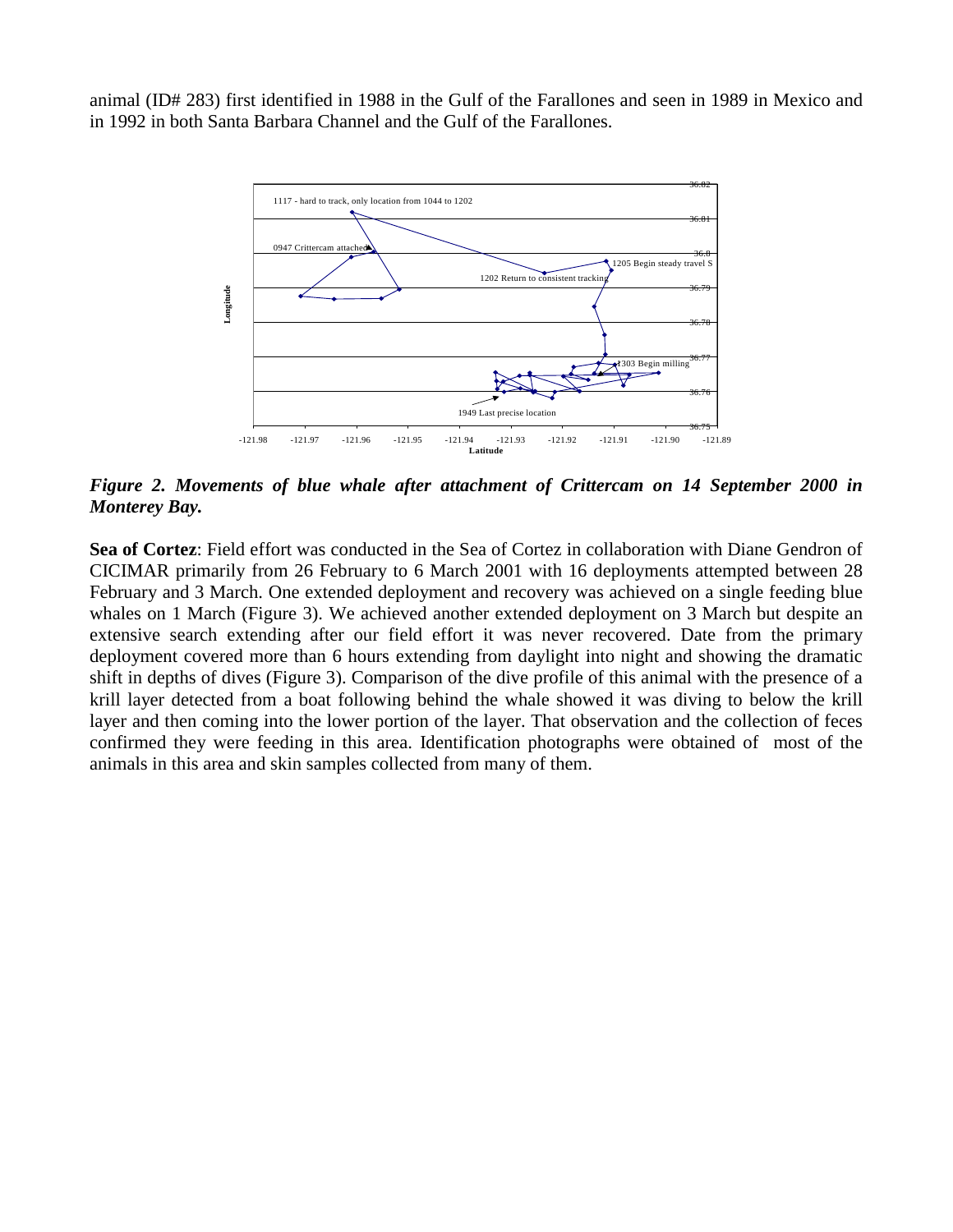#### **Deployment on 1 March 2001**



*Figure 3. Dive record from Crittercam deployment on 1 March 2001 in the Sea of Cortez.* 

**Southern California:** Our third deployment effort under this grant was conducted in the southern California Bight from 14 to 26 July 2001. We had planned to work with the concentration of blue whales that typically feeds in the Santa Barbara Channel during this period. Unfortunately, there were very few blue whales present this year. We were able to identify to other areas with large blue whale concentrations just north of San Nicholas Island and southwest of San Miguel Island. Although both these areas were 50 or more nmi away from the closest harbor we were still able to effectively work in these areas with our two RHIBs. The concentration of blue whales off San Miguel Island was one of the largest we have ever documented with over 200 animals in an area less than 10 by 2 nmi. We had excellent success deploying Crittercams achieving 12 deployments, 5 of these for periods of greater than 15 minutes where the camera was recovered. We lost one camera, we suspect due to failure of the VHF transmitter, although this tag may still be recovered if it washes up on shore.

#### **RESULTS**

Results and things we have learned from these deployments include:

- 1. Developed the most effectively approach methods of blue whales to deploy instruments; our success rate in attaching instruments has gone from less than 10% of approaches where we contact the whale to 46%.
- 2. Dramatically improved the performance of the Crittercams themselves including improvements in sound quality and more effective and redundant release mechanisms.
- 3. Successfully obtained images of underwater behavior in conjunction with acoustical recordings and dive records of multiple animals in different regions and seasons.